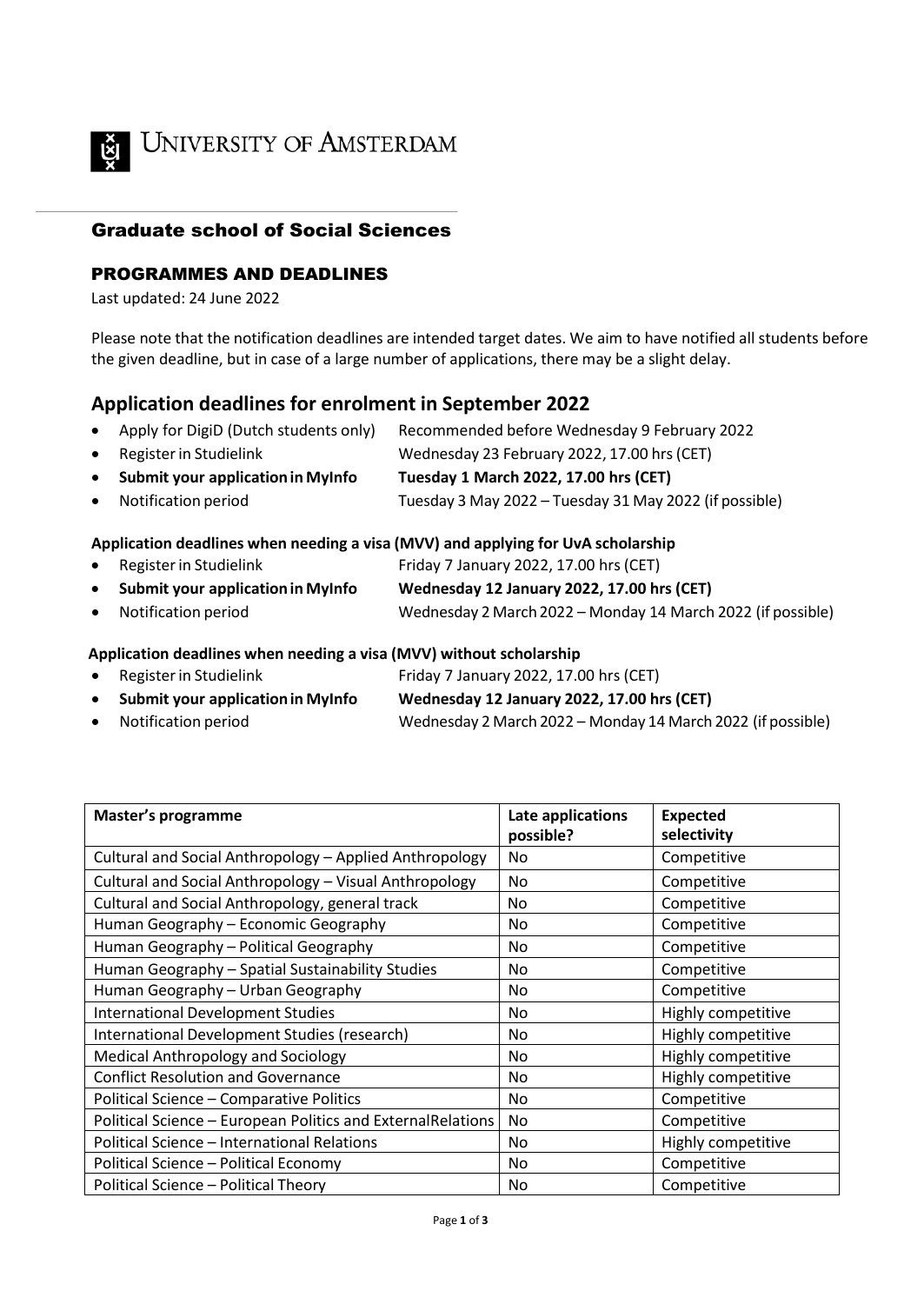| Political Science - Public Policy and Governance     | No | Competitive        |
|------------------------------------------------------|----|--------------------|
| Social Sciences (research)                           | No | Highly competitive |
| Sociology                                            | No | Competitive        |
| <b>Urban and Regional Planning</b>                   | No | Competitive        |
| Urban and Regional Planning - Spatial Sustainability | No | Competitive        |
| <b>Studies</b>                                       |    |                    |
| Urban Studies (research)                             | No | Highly competitive |

#### **Expected selectivity**

All students will need to meet specific entry requirements. The entry requirements are listed on our [website. P](http://gsss.uva.nl/programmes/programmes/programmes.html)lease refer to the information on application and admission per programme. In case of highly competitive programmes: in addition to meeting the specific entry requirements, the selection of the best candidates will be based on all aspects of their application file. Please refer to the table above for an indication on expected selectivity based on previous numbers of applications received and places available.

#### **Late applications**

Late applications will not be possible unless explicitly stated in this overview. If we allow for late applications, the overview will be updated and re-published on our website. This updated overview will indicate which programmes will allow for late applications. Late applications for these programmes will be processed on a first come, first served basis after all applications received before the deadline have been processed. Timely handling of late applications will be aimed for, but cannot be guaranteed.

Please note that selection may close after late submission and before the application can be processed and considered. If processing in time for the desired moment of enrolment is unachievable, then the application will be processed for the next available moment of enrolment (if any).

Please also note that submitting an application form after the deadline will be at your own risk. We may not be able to process your application on time or at all. Hard copy documents cannot be returned.

For students needing a visa and/or housing after admission, late applications will not be possible.